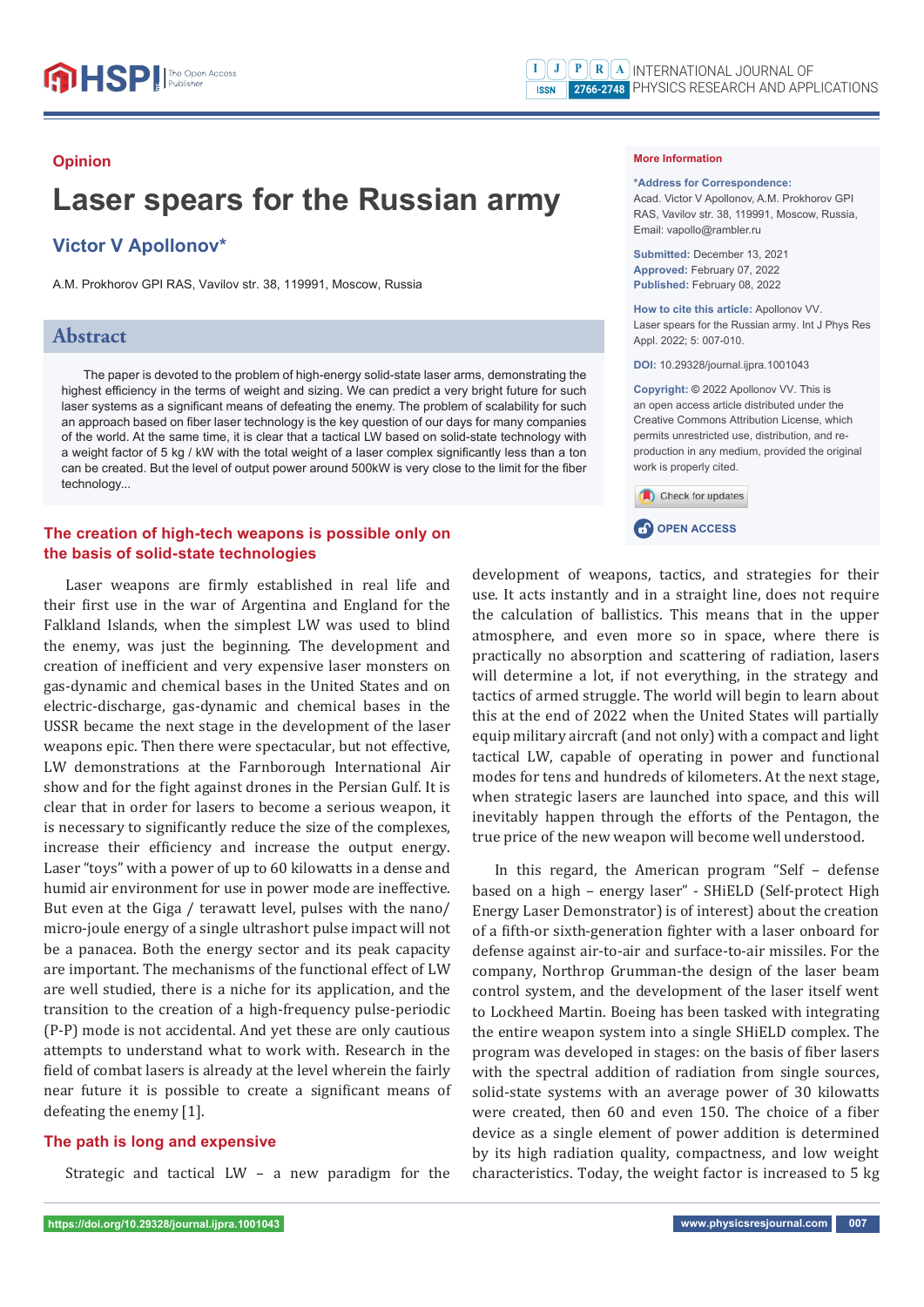/ kW, including the weight of the laser, the power supply, the excess heat removal system, and the platform that carries the complex as a whole. Lockheed Martin plans to increase this factor to 2 kg / kW, which means that the 10-megawatt LW complex will weigh only 20 tons. This is promising for the development of strategic laser weapons. The technology of the created prototype system of 300 kilowatts with a total weight of only 600 kilograms has already been developed. For comparison, I note that in gas, chemical, and steam-based lasers, which have already been abandoned in the United States (COIL, GDL, HF/DF, alkali metal vapors), the weight factor is in the range of 200-400 kg/kW, which means that a megawatt LW complex will hardly fit in a heavy aircraft carrier. And to achieve air supremacy, it is necessary to equip serial combat aircraft with light and compact tactical air defense systems weighing within a few hundred kilograms. The weight factor is of particular importance when equipping spacecraft with lasers, and this issue is already on the Pentagon's agenda. It is necessary to create laser complexes with an output power of several tens of megawatts. Therefore, the LW on the basis of advanced solid-state technology allows us to look to the future with confidence and we can talk about the creation of the entire complex of laser weapons that meet the requirements of the Russian Armed Forces. Nevertheless, the technology of adding up the radiation of fiber lasers for a number of reasons is suitable only for tactical LW with a power of up to 500 kilowatts.

## **Diffi culties of addition**

There is another solid-state laser disk. The idea of Academician Nikolai Basov is already 55 years old, but it seems that this rule of building high-power laser systems will be dominant for a long time. With the same very favorable weight factor of less than 5 kg / kW, this design principle allows the implementation of a high-energy high-frequency P-P mode, since the aperture of an existing disk laser has a diameter of about 1.5 centimeters, which is significantly larger than the diameter of the active body of a fiber laser. To increase the average power of the system, several disks are added to the optical sequence ZIG-ZAG, the value of the average power of such a module is already 50 kilowatts. Modules, as in the case of fiber systems, can be built in parallel, and the power is added to the target. Based on these figures, it can be seen that a 100 kilowatt laser will weigh less than 500 kilograms! The parallel addition of the modules leads to an increase in the total aperture and, consequently, to the possibility of increasing the pulse energy in a high-frequency periodic sequence, which qualitatively changes the interaction mechanism, allowing us to obtain new effects on the target. It should be noted that the LW complexes of significantly higher average power are needed to perform the tasks of the Armed Forces of the Russian Federation. But from the disk geometry of modules with a capacity of even 75 kilowatts (this increase is planned due to the quality of reflective coatings) to the power level of the entire system of about 10 megawatts – a giant distance. It is not possible to combine the power of more than a hundred modules in a single beam in a mobile complex.

#### **How to zoom in**

Obviously, we need a different design scheme for a solidstate complex, which allows scaling its average power while maintaining the weight factor. Much is already clear today. First of all, it is impossible to create light laser systems based on chemical, gas, and steam bases. The technology of tactical complexes already worked out in the United States is based on a fiber type of laser, the research of which began in Russia, later they were developed and patented in the United States by an emigrant from the Russian Federation. Now fiber devices are produced in the United States, Germany, and Russia. We copy the technology of creating tactical LW and the technology of spectral addition of fiber laser radiation, while using imported element base for a small level of medium power, selectively allowed by the US State Department for export. On this basis, it is impossible to fully equip the Russian Armed Forces with high-energy tactical complexes. Fiber high-energy lasers, due to physical limitations, cannot be high-frequency P-P with large average power, and the spectral composition of the radiation of compact and light weapons systems is limited by the tactical power level. This is the limitation of this technology: not only the strategic level of power but also many new effective applications based on it are physically unattainable. The core geometry of the active element of the laser, as well as the" slab" (in the form of a plate) geometry, also does not allow to overcome the tactical level of the final laser complex based on solid-state technology. At the same time, these geometries of the active element of the laser lead to significant weight and dimensions of the device with a low level of reliability.

## **The basis of the combat laser is the module**

The only promising approach to creating a line of solidstate complexes from the tactical to the strategic level today is the mono-module technology proposed in Russia. It is obvious that the new aviation laser product under the SHiELD program will be able not only to protect against a missile attack but also to become a threat to enemy military equipment and aircraft. Laser radiation is significantly absorbed and dispersed in desert conditions, where many tests of tactical complexes for combating drones have been conducted. It is known that the power of the beam falls three times at each subsequent mile of the distance. And this complicates the use of lasers at high humidity. But it does not follow that the law is inefficient in principle. It is necessary to increase the power of the source and go to a higher level of average power, to other time modes of the generated radiation. In addition to destroying drones, there are other military tasks – for example, the use of lasers in the upper atmosphere. At altitudes of seven to nine kilometers, the environment is more transparent and the target ranges for destroying aircraft, even for a power level of 100-150 kilowatts, can reach tens of kilometers. And if we are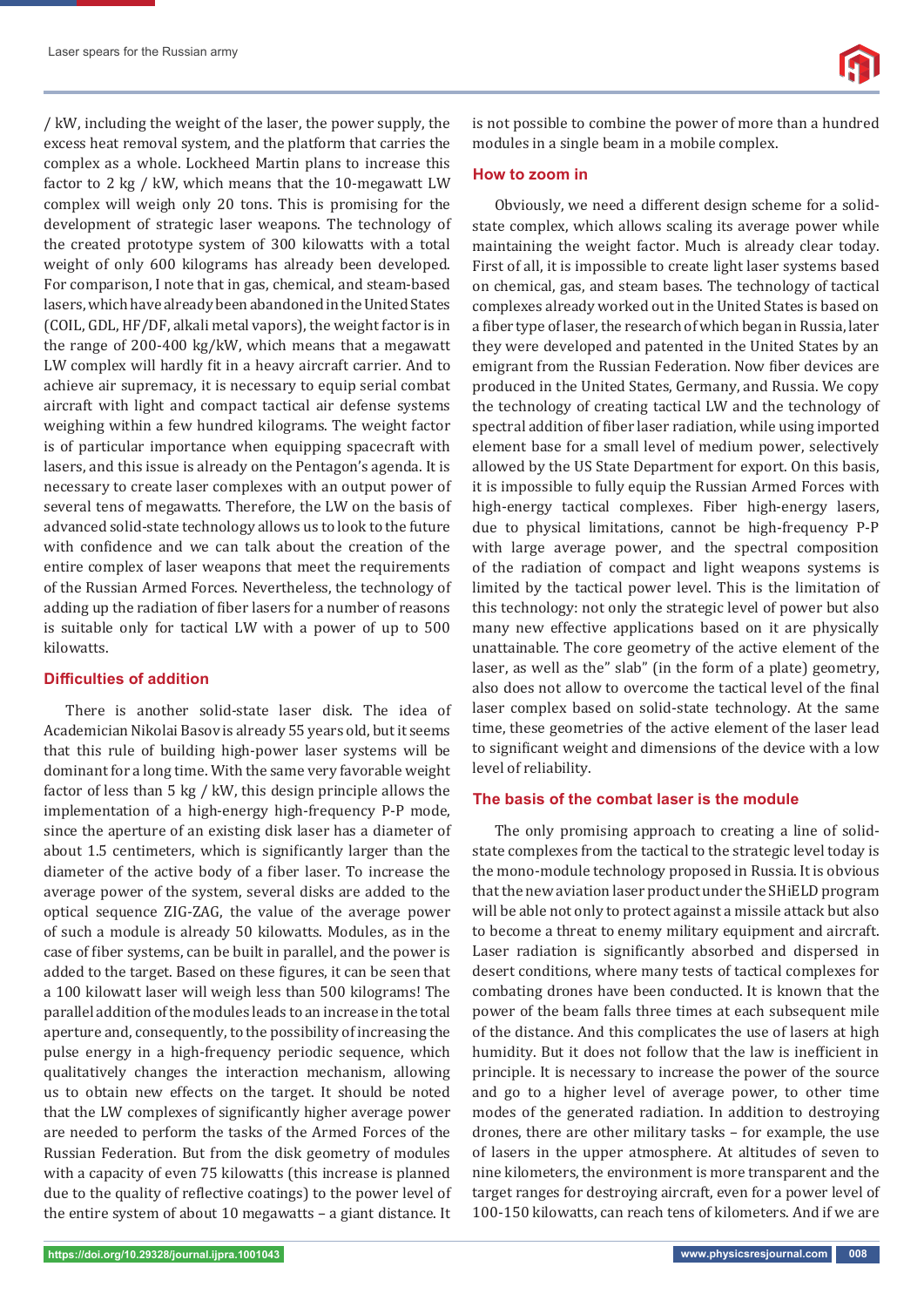

talking about megawatt tessituras, then scientists from the United States and the USSR experimentally proved the reality of the range of active operation of the LW up to one hundred kilometers. Another thing is that all this is a tactical range and it is necessary to increase the average power of the LW to achieve a strategic level of a thousand kilometers or more with the strictest control of the weight and size of the device. Hence the conclusion: it is the fiber and disk geometries of the active element of the laser that determine the future of the LW for almost all branches of the armed forces.

#### **Space as a battlefield**

Let's think about the space tasks of combat lasers. There is practically no air and water vapor in the orbit, which means that there is no absorption and scattering of radiation and fluctuations in the density of the medium. In this case, the usual adaptive optics are not needed. Only the optical quality of the generated radiation will be required, and hence the quality of static power optics made of silicon carbide, which was first implemented for this purpose up to a meter-sized mirror in Russia. However, difficulties are added, such as the release of excess heat (the efficiency of the laser is far from 100 percent) and the accuracy of targeting at strategic ranges. Next, a largescale laser complex of megawatt power must be managed to put into space. Americans focus on solid-state technology, which allows you to provide a weight factor of LW at or less than 5 kg/kW. And here, the combat complex "Peresvet", which was not created using the solid-state technology of the working body of the laser, according to the Russian experts will have difficulties in maintaining the optimal weight and dimensions of the final system in the further development of the project. Recall that the technologies of chemical, gas, and alkali metal vapor lasers rejected by the Americans do not provide the implementation of the weight factor at a level of less than 5 kg/kW, since it goes into the range of values of 200- 400 kg/kW. This means that the strategic laser system, built on outdated physical principles, is so heavy and cumbersome that it is really only suitable for use on earth. We must also keep in mind the task of the first stage set by the Joint Chiefs of Staff US, which refers to the installation of tactical com-plexes with a capacity of 100-150 kilowatts on the US aircraft by the end of 2022. Such an LW based on solid-state technology with a weight factor of 5 kg / kW will weigh significantly less than a ton. At the same time, lasers with a power of 100 kilowatts on the old physical principles would weigh about 20 tons. And this, if we evaluate it very optimistically. It is clear that with such complexes, it is impossible to win the fight for air, and at the second stage for space.

#### **Wounded – not killed**

The functional defeat of the target is said when, due to the limited energy reserve, it is impossible to provide the required power density for a power defeat. It is necessary to strive for the creation of an LW that ensures the guaranteed destruction of enemy equipment. For example, an impulse

cuts off the wing of an airplane or a cruise missile (CM), and they cease to function. With significantly lower energy, only functional damage is possible. For example, the rocket's laser damaged the guidance system. But it continues to fly, and in this case, there is no certainty that the CM will not be able to destroy the object of attack. Thus, the functional defeat of the target is good when power is objectively impossible with a lack of average laser radiation power at a given distance. And this means that the developers of the LW need to think about light and compact strategic weapons that can destroy objects in the power mode, that is, always have a reserve of energy in the beam. It should be noted that not all solid-state technologies are equally effective. The core geometry of the active element in relation to the large average capacities of complexes is finally forgotten. The geometry of the "slab" is significantly limited by the output power level of a single module. It is about the same with fiber technology. A further increase in the average power of the LW is then possible due to the spectral addition of the radiation of individual modules. Simple summation of radiations (purely geometric) is inefficient for a number of reasons. Attempts at spectral addition of "fiber" in the United States led to the creation of a prototype LW with an average power of 300 kilowatts. The limitations of this approach in terms of further scaling of the average power are convincingly shown (500 kW, not more). The only correct direction for solid-state technology is to obtain a single laser beam of radiation in a single resonator with a large-diameter disk active element. In the approach we developed in 2013 to solve the scaling problem, it is possible to increase the average power of the LW complex to tens of megawatts of average power. In the high-frequency P-P mode, the peak power of the pulse sequence can be increased by orders of magnitude. And this is exactly the goal that the creators of LW have been striving for and are striving for all over the world. And only in this way can the problems of the Armed Forces of the Russian Defense Ministry be solved both in power and in functional modes. Simultaneously with the increase in the energy contribution to the target in the highfrequency P-P mode, the impact on the target is additionally achieved by a number of factors: a wide spectrum of the light field, electromagnetic radiation, giant currents, and the strongest sound field (up to 20 percent of the laser energy can go into sound). Thus, the possibilities of complex impact on targets are significantly expanded. At the same time, all these factors occur on the target surface, and the radiation is delivered to the object at a small size in comparison with the existing traditional EW telescope (antenna).

#### **Monopoly harms competition**

In the Russian Federation, there is a monopoly on the creation of tactical and strategic LW, and as you know, monopolists do not tolerate competition. For comparison: in the United States, Lockheed Martin, Textron, Northrop Grumman, Boeing, Raytheon, General Atomics, and other companies are working on the creation of high-energy